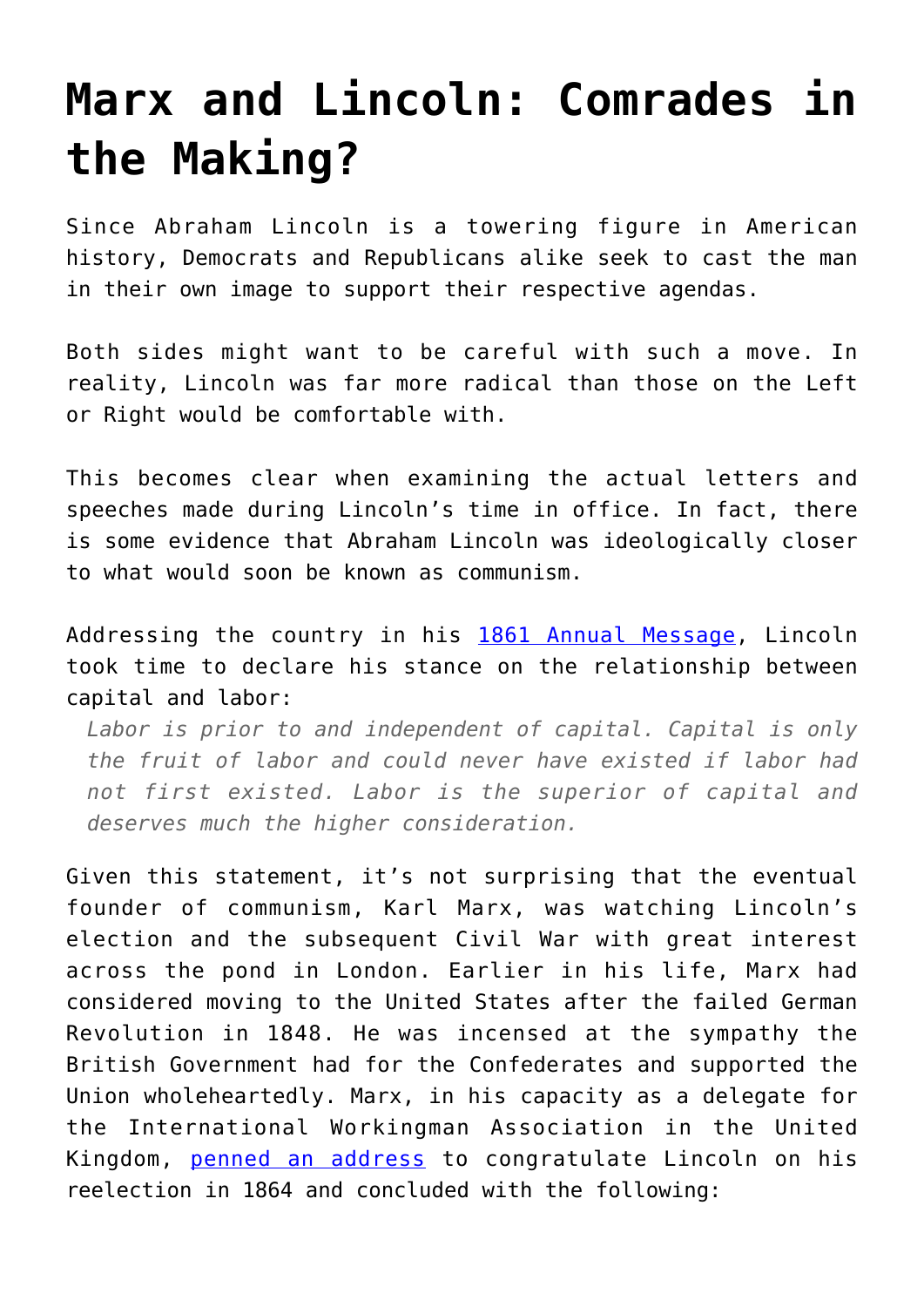*The workingmen of Europe feel sure that, as the American War of Independence initiated a new era of ascendancy for the middle class, so the American Antislavery War will do for the working classes. They consider it an earnest of the epoch to come that it fell to the lot of Abraham Lincoln, the singleminded son of the working class, to lead his country through the matchless struggle for the rescue of an enchained race and the reconstruction of a social world.*

Abraham Lincoln almost certainly read this address, but it fell to his Ambassador to the United Kingdom to write the response. Interestingly, this was Charles Francis Adams, the grandson of President John Adams and son of President John Quincy Adams. In his response, he clearly showcased both his and President Lincoln's sympathy to Marx's ideas, while giving a nod to the international struggle of the working class against national aspirations:

*Nations do not exist for themselves alone, but to promote the welfare and happiness of mankind by benevolent intercourse and example. It is in this relation that the United States regard their cause in the present conflict with slavery, maintaining insurgence as the cause of human nature, and they derive new encouragements to persevere from the testimony of the workingmen of Europe that the national attitude is favored with their enlightened approval and earnest sympathies.*

Karl Marx himself clearly saw the American Civil War as part of a larger fight against capitalism, and to a certain extent, Abraham Lincoln agreed enough to encourage a sympathetic response. Furthermore, Marx and Lincoln could frame the American Civil War as a broader international fight between the working class against international capitalism.

In the aftermath of the Civil War, American business interests took over both parties and successfully put the genie of revolution back in the bottle. In Europe, however, it took a